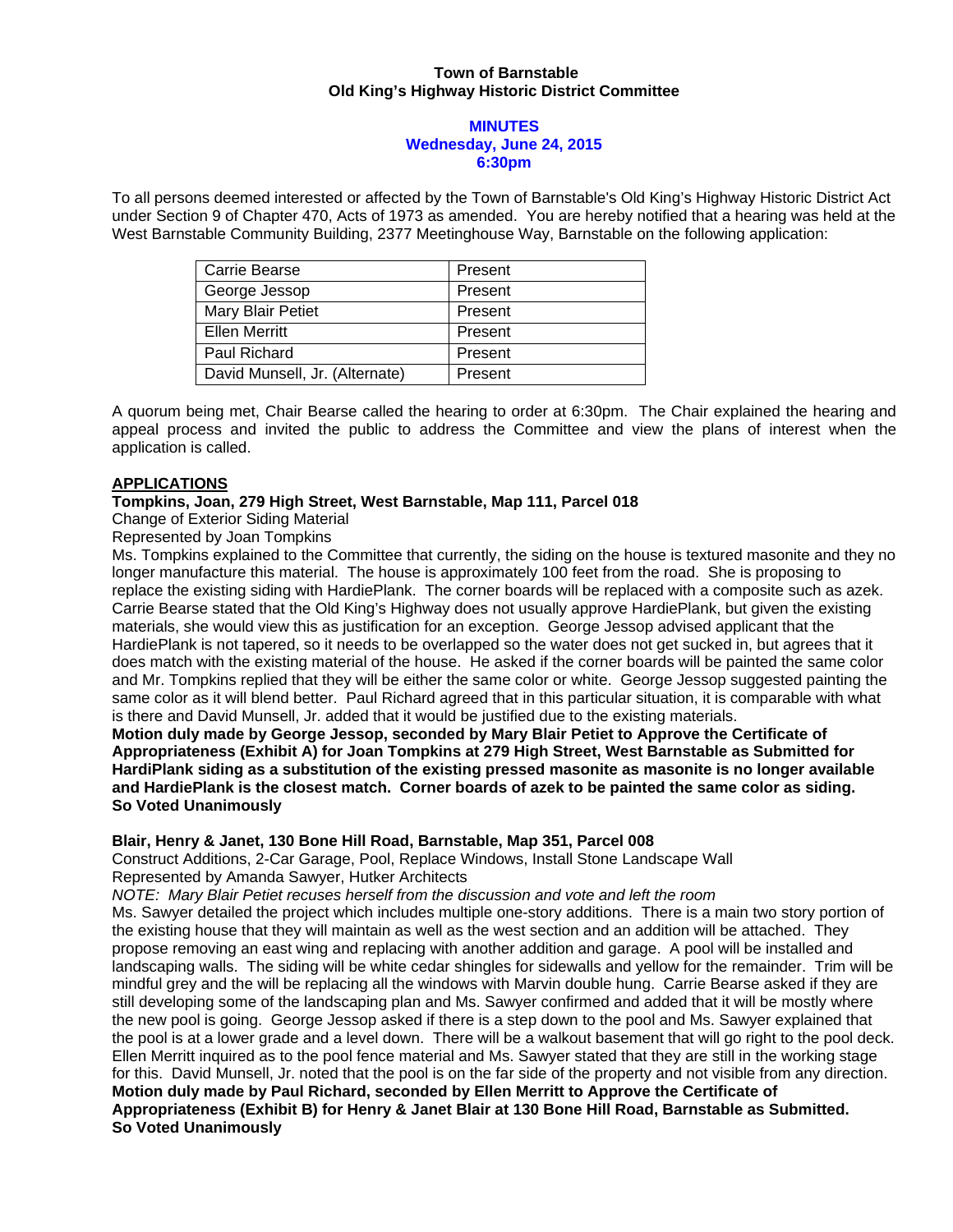#### **Bridge Creek Professional Building, 1170 Main Street, West Barnstable, Map 178, Parcel 015-02A-015-02I** Replace Existing Sign

Represented by Ali Maloney, Building Manager & Peter Swiderski, Sign Maker

George Jessop asked if the sign would be carved or if the lettering would be overlay. Ms. Maloney stated it will be overlay and in addition to the ladder sign, each business will have their own sign on the section of building where the business is located. These signs will be black background with white lettering. The ladder sign will be black background with gold lettering. Carrie Bearse added that she prefers to see the posts be a natural material, and noted that the application indicates pvc. George Jessop feels that the white posts are appropriate; however, the pvc should be painted to cut down on the shine.

**Motion duly made by George Jessop, seconded by Mary Blair Petiet to Approve the Certificate of Appropriateness (Exhibit C) for Bridge Creek Professional Building at 1170 Main Street, West Barnstable as Amended to reflect the sign posts of pvc to be painted white as well as any other pvc material such as caps.** 

## **So Voted Unanimously**

## **Pearson, Scott & Susan, 7 Tillage Lane, West Barnstable, Map 136, Parcel 005**

Construct New Dormer, Replace Trim Material and Windows

Represented by Scott Pearson

Mr. Pearson stated that they purchased the house approximately one month ago and they need to replace windows and wish to add a dormer. Mr. Pearson clarified that the previous owners had replaced the side windows with Andersen that have snap in grills. He would like to amend his application to reflect any new windows have the snap in grills to match those that exists. Azek trim is proposed for around the windows. Members then reviewed the proposed dormer.

**Motion duly made by Ellen Merritt, seconded by Paul Richard to Approve the Certificate of Appropriateness (Exhibit D) for Scott & Susan Pearson at 7 Tillage Lane, West Barnstable as Amended to reflect replacement windows to have snap in grills to match existing windows on side elevations. So Voted Unanimously** 

#### **O'Leary, Robert, 154 Indian Trail, Barnstable, Map 336, Parcel 013-002**

Construct Covered Porch, Bluestone Patio

Represented by Robert O'Leary

Mr. O'Leary reminded members that he appeared before this Committee a few years ago to construct a front porch. He now wishes to add one on the side elevation and all materials will match existing. **Motion duly made by Paul Richard, seconded by Mary Blair Petiet to Approve the Certificate of Appropriateness (Exhibit E) for Robert O'Leary at 154 Indian Trail, Barnstable as Submitted.** 

**So Voted Unanimously** 

## **Town of Barnstable, West Barnstable Community Building, 2377 Meetinghouse Way, West Barnstable, Map 155, Parcel 040**

Replace Existing Sign

Represented by Steve Sundelin, DPW

Carrie Bearse noted that the sign location will be moved a little closer to the road and Steve Sundelin confirmed this as well as the height will be increased so that it can be seen over the hedges. Carrie Bearse confirmed that the white background with black lettering will be similar to the recent cemetery signs.

#### **Motion duly made by George Jessop, seconded by Ellen Merritt to Approve the Certificate of Appropriateness (Exhibit F) for the Town of Barnstable, West Barnstable Community Building at 2377 Meetinghouse Way, West Barnstable as Submitted. So Voted Unanimously**

#### **Hebditch, Randall, 173 Percival Drive, West Barnstable, Map 110, Parcel 001-011**

Install Solar Panels on Rear Roof Elevation

Represented by Cheryl Gruenstern, Solar City

Ms. Gruenstern reviewed the proposed location of the solar panels which will be located on the rear elevation of the existing dwelling. Carrie Bearse asked if any members had questions or concerns given the location of the panels on the rear elevation. Paul Richard confirmed that they will not be visible from the road.

**Motion duly made by Paul Richard, seconded by Mary Blair Petiet to Approve the Certificate of Appropriateness (Exhibit G) for Randall Hebditch at 173 Percival Drive, West Barnstable as Submitted due to location of the solar panels on the rear elevation and not visible from the road.**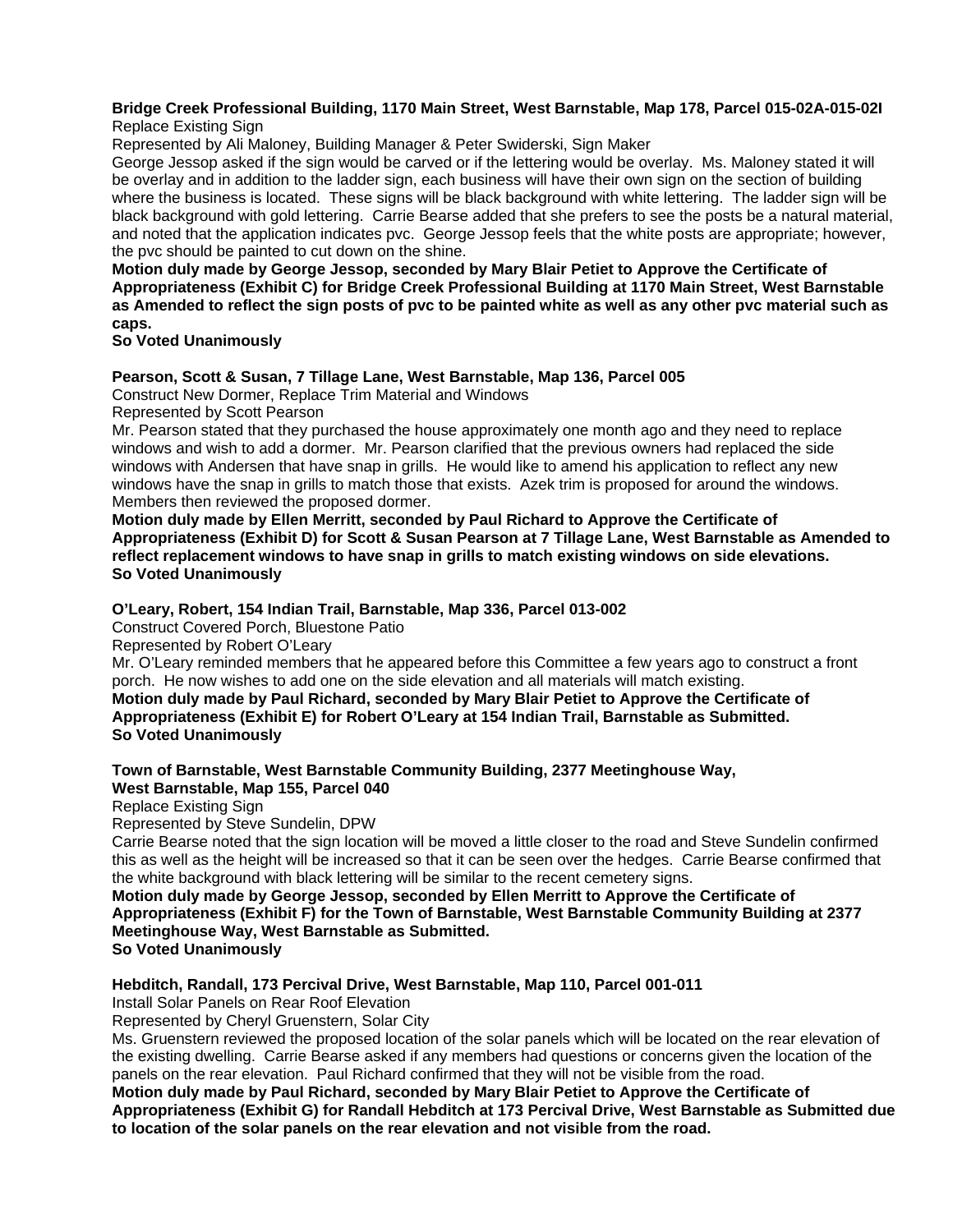## **So Voted Unanimously**

### **Goral, Patricia Anne, 55 Salt Rock Road, Barnstable, Map 316, Parcel 082**

Install Solar Panels on Rear Roof Elevation

Represented by Cheryl Gruenstern, Solar City and Patricia Anne Goral

Ms. Gruenstern noted that these panels will be on the rear elevation and Paul Richard confirmed that they would not be visible from the road.

**Motion duly made by Paul Richard, seconded by Ellen Merritt to Approve the Certificate of Appropriateness (Exhibit H) for Patricia Anne Goral at 55 Salt Rock Road, Barnstable as Submitted due to location of the solar panels on the rear elevation and not visible from the road. So Voted Unanimously** 

## **MINOR MODIFICATIONS**

**Bancroft, Eric & Rachael, 5 Sundelin Way, West Barnstable, Map 216, Parcel 069**  Change of Fence Material for Portion of Fencing

**Motion duly made by Ellen Merritt, seconded by Paul Richard to Approve the Minor Modification (Exhibit I) for Eric & Rachael Bancroft for a change in a portion of the fence material. So Voted Unanimously** 

**Mitchell, Douglas, 2560 Main Street, Barnstable, Map 258, Parcel 002-002** 

Reduction in size of Garage

Carrie Bearse pointed out that although this may not meet the exact definition of a minor modification, it is much smaller and less ornate. Mary Blair Petiet also commented that it has been toned down. Members were in agreement to accept this as a modification.

**Motion duly made by Ellen Merritt, seconded by Mary Blair Petiet to Approve the Minor Modification (Exhibit J) for Douglas Mitchell at 2560 Main Street, Barnstable for a reduction in size of proposed garage. So Voted Unanimously** 

## **CERTIFICATE OF EXEMPTIONS**

**Champlin, James, 49 Rendezvous Lane, Barnstable, Map 279, Parcel 049**  8' x 12' Shed

**Motion duly made by Paul Richard, seconded by Ellen Merritt to Approve the Certificate of Exemption (Exhibit K) for James Champlin at 49 Rendezvous Lane, Barnstable as Submitted. So Voted Unanimously** 

**Cunniff, Pauline, 2275 Main Street, Barnstable, Map 237, Parcel 033** 

Install 4' Natural Cedar Wood Picket Fence

**Motion duly made by George Jessop, seconded by Mary Blair Petiet to Approve the Certificate of Exemption (Exhibit L) for Pauline Cunniff at 2275 Main Street, Barnstable as Submitted. So Voted Unanimously** 

**Vecchi, Paul & Jennifer, 1955 Main Street, West Barnstable, Map 216, Parcel 039-001**  Two 12' x 16' Sheds and 4' Horse Fence **Motion duly made by Ellen Merritt, seconded by Mary Blair Petiet to Approve the Certificate of Exemption (Exhibit M) for Paul & Jennifer Vecchi at 1955 Main Street, West Barnstable as Submitted.** 

**So Voted Unanimously** 

# **APPROVAL OF MINUTES**

**Minutes of June 10, 2015 Motion duly made by George Jessop, seconded by Ellen Merritt to Approve the Minutes of June 10, 2015 as corrected. So Voted Unanimously** 

**Having no further business before this Committee, a motion was made by Mary Blair Petiet, seconded by Ellen Merritt to Adjourn the Meeting at 7:36. So Voted Unanimously** 

Respectfully submitted, Marylou Fair Recording Secretary